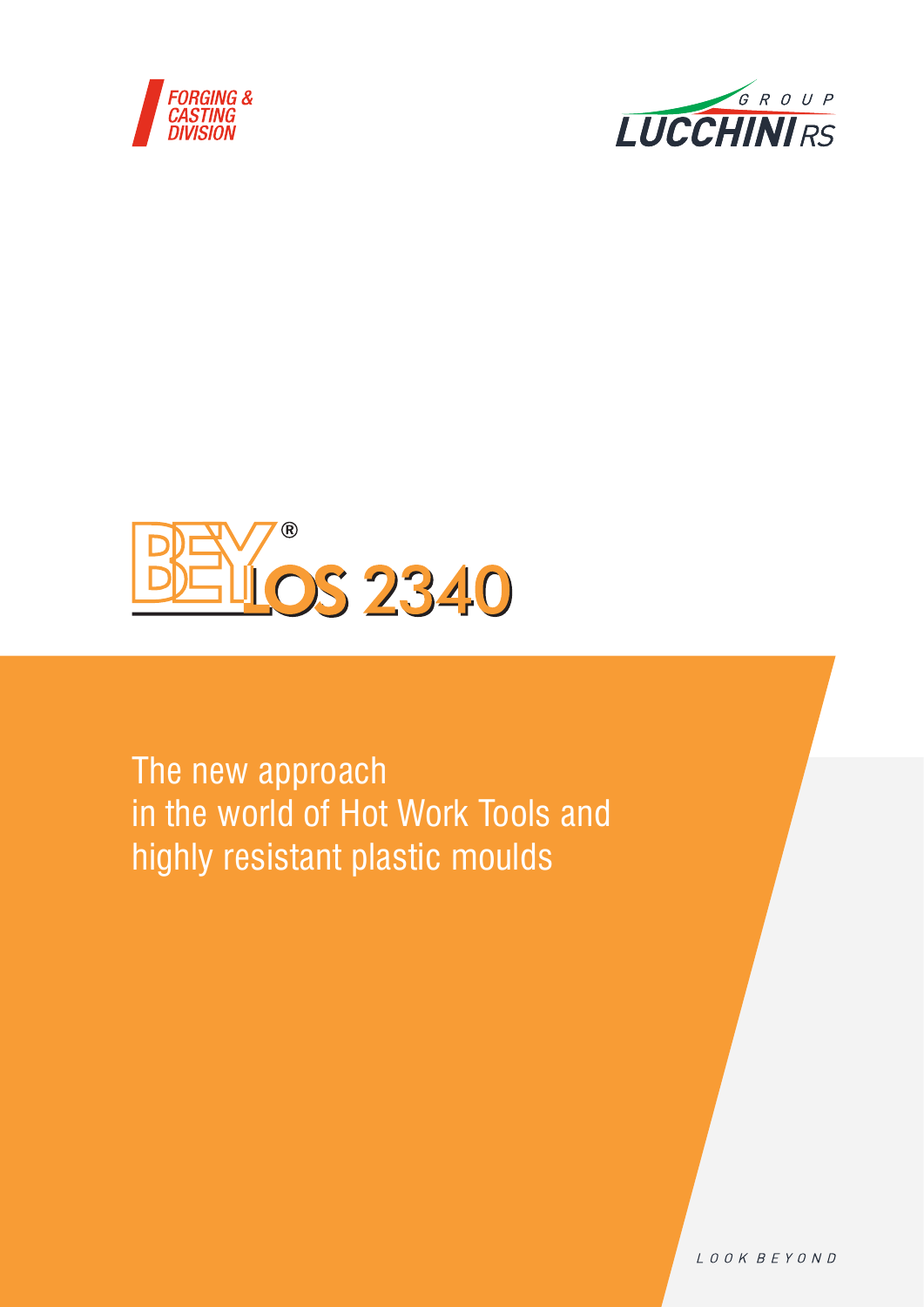





### General characteristics

BeyLos® 2340 is a high alloyed Chromium-Molybdenum-Vanadium Hot Work Tool steel characterised by a low Silicon content and by other special micro-alloying elements.

BeyLos® 2340 has been expressly designed for tools that have to work in a wide temperature range without compromising toughness.

BeyLos® 2340 is suited for production of complex tools that need:

- increasing in toughness;
- elevated grade of micro purity;
- low segregation level.

BeyLos® 2340 is the result of years of research in the Metallurgical Department of Lucchini RS on the field of Hot Work Tool steels.

BeyLos® 2340 is an innovative steel grade able to support the most severe thermal stresses, without significant reduction in mechanical properties due to high temperature.

The strong points of this innovative steel grade are:

- high resistance to thermal shock and to heat cracking;
- good mechanical characteristics in hot and cold condition;
- excellent mechanical properties in the ductile-brittle transitional phases;
- excellent toughness in hot and cold conditions;
- high resistance to tempering;
- excellent machinability in annealed conditions.

BeyLos® 2340 is the ideal choice in hot applications where it is necessary to maintain unaltered the mechanical properties of the material in all the phases of the process, including the most critical moments on start-up.

BeyLos® 2340 is normally supplied in sections up to 500 mm in thickness, in annealed condition with hardness below 220 HB, to guarantee optimum machinability.

With suitable hardening followed by at least two appropriate tempers, BeyLos® 2340 can even reach a hardness up to 50 HRC, without penalising toughness.

Constant development in hot processing technologies require the use of BeyLos® 2340, thanks to its high resistance to thermal fatigue and to high temperature wear.

BeyLos® 2340 represents also one of the most important tough options, for highly resistant plastic moulds that need very high pressure strength, excellent resistance to abrasion, also in combination with different surface coatings, and improved toughness in the mean time.

The increasing in the use of synthetic and abrasive materials has led manufacturers to use BeyLos® 2340 also when suitability for polishing and graining, combined with abrasion and compression resistance, are required.

BeyLos® 2340 is 100% ultrasonically inspected, according to the most demanding of NDT standards, and it represents a innovative way to obtain high quality moulds, collecting a very long mould life and optimizing the environmental sustainability of the product, thanks to a strong reduction of non-renewable forms of energy.

It is difficult to predict the improvement that a innovative material will provide over the traditional one: it's only the feedback from service and the cooperation with Customers that can validate the longer mould life of the proposed materials.

BeyLos® 2340 is demonstrating impressive resistance to fatigue in many applications and a significantly longer mould life than conventional Hot Work Tool steel grades.

Continuous improvement of materials technology is managed in safety and in accordance with eco-consistency and sustainability criteria, because Lucchini RS believes that Safety and Environment are the main priorities in all the phases of the manufacturing process.

BeyLos® 2340 is also designed with the aim to guarantee the minimum use of virgin materials, moving toward the use of scrap categories difficult to be recycled, that can became food for the steel making production of BeyLos® 2340 grade.

**2** BeyLos® 2340 / Rev.00 / 05.2019

The content of this brochure is intended for information only and cannot be considered as binding in connection with the supply of material. All information, except for the cases of law, are strictly confidential and can only be disclosed with permission of Lucchini RS S.p.A.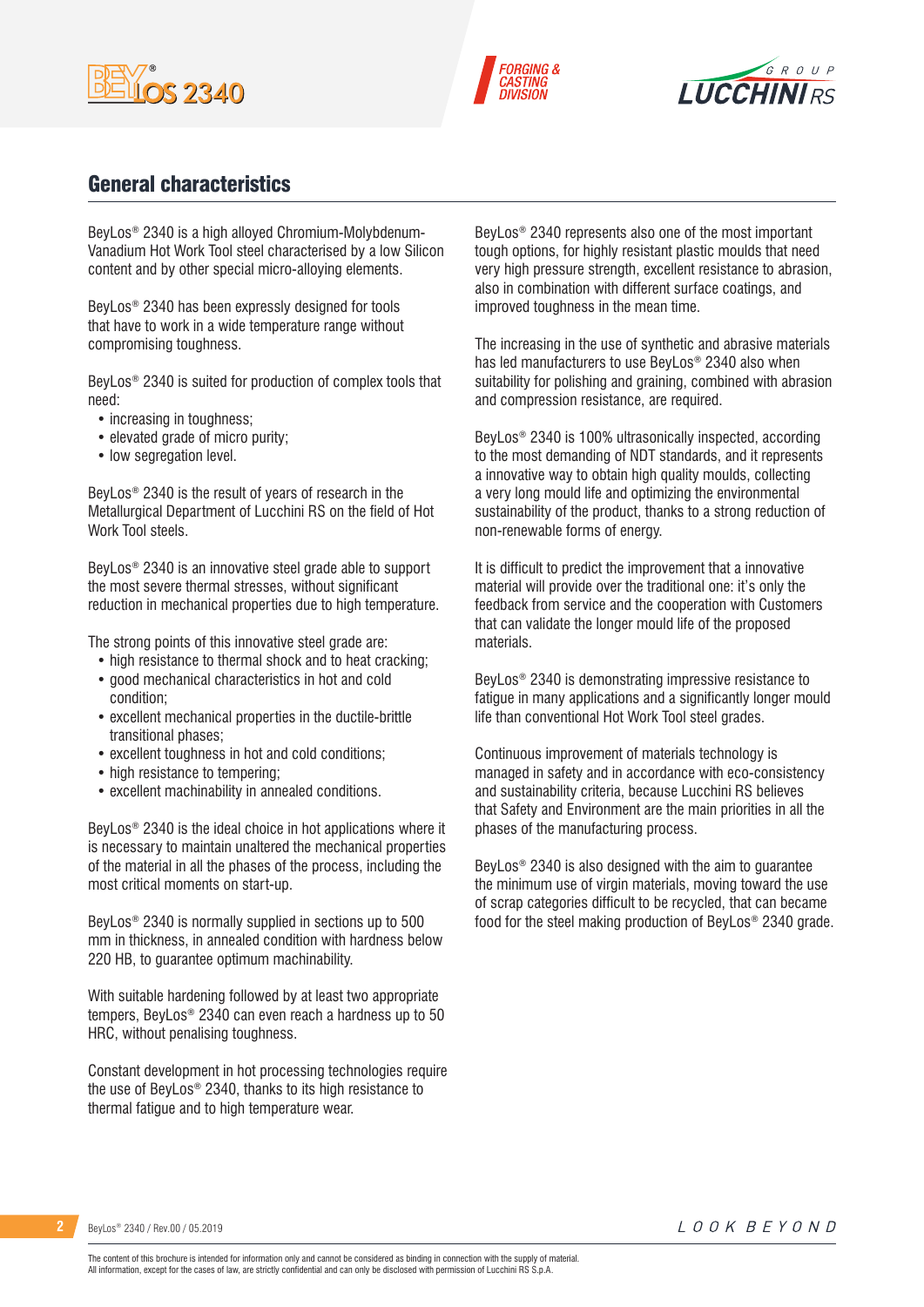





# Chemical analysis

|                        | Range | $C[\%]$ | Si [%] | $Mn$ [%] | Cr [%] | Mo [%] | V[%] |
|------------------------|-------|---------|--------|----------|--------|--------|------|
| <b>EX 0S 2340</b>      | min   | 0,32    | 0,10   | 0,30     | 4,80   | 1,20   | 0,30 |
| Alloying [% in weight] | max   | 0,40    | 0,30   | 0,50     | 5,50   | 1,50   | 0,50 |

### Main applications

BeyLos® 2340 lends itself to the following applications:

- dies for aluminium stamping;
- low pressure dies;
- moulds for gravity casting;
- containers for presses;
- matrices for aluminium extrusion;
- heels for extrusion presses;
- jackets for extrusion presses;
- injection moulds;
- special plastic moulds for the automotive industry and optical parts (head lamp components);
- dies and gauges for PVC extrusion.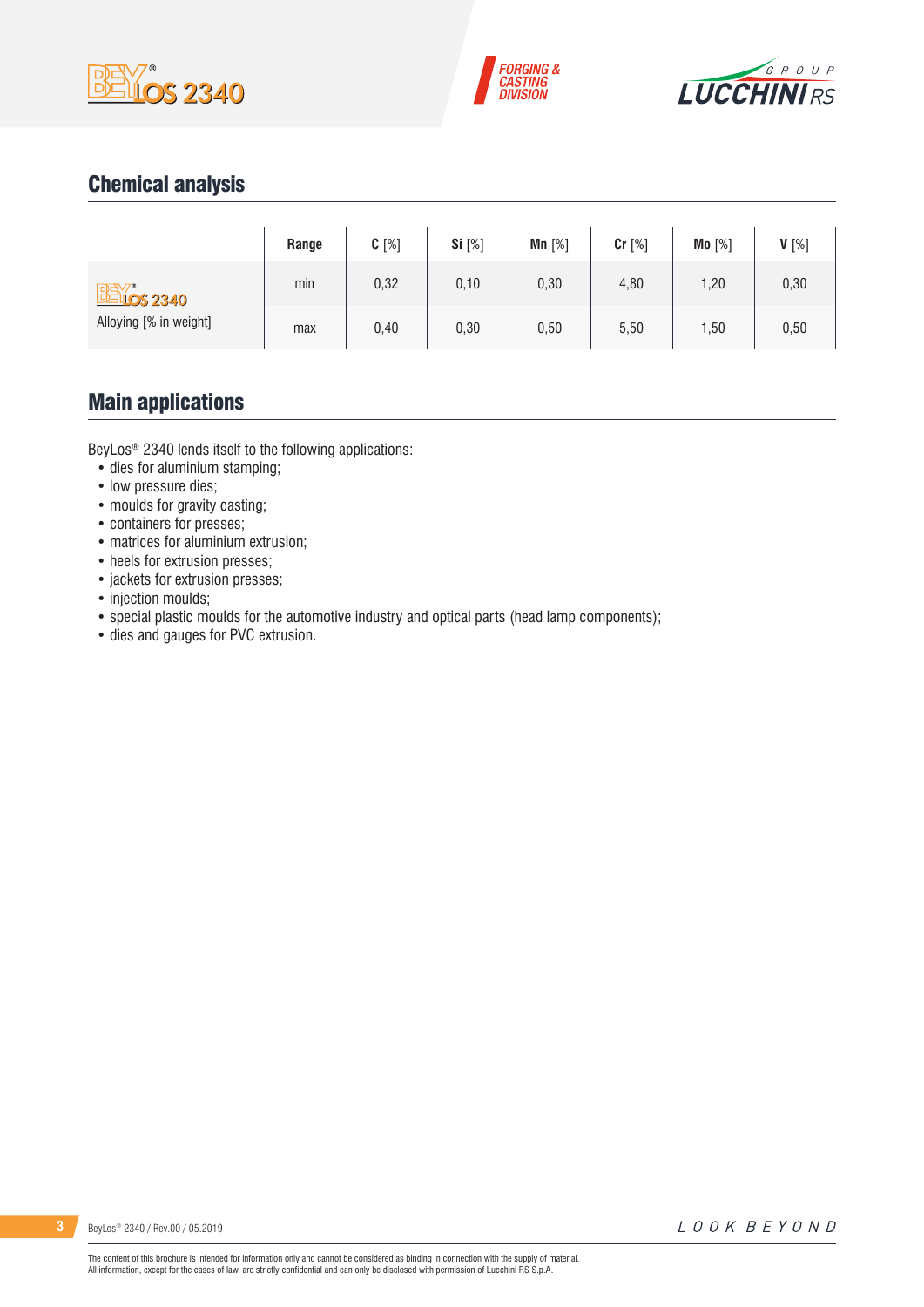





# Physical and mechanical properties

#### *Main physical properties*

| OS 2340                                              | $20^{\circ}$ C | $400^{\circ}$ C | $600\degree C$ |
|------------------------------------------------------|----------------|-----------------|----------------|
| Modulus of elasticity [GPa]<br>$(1GPa = 1000 MPa)$   | 210            | 186             | 167            |
| Coefficient of thermal<br>expansion<br>$[10^{-6}/K]$ |                | 12,0            | 12,8           |
| Thermal conductivity<br>[W/mK]                       | 24,7           | 27,8            | 29,5           |

*Main mechanical properties*

| <b>LOS 2340</b>                          | $400^{\circ}$ C | $500^{\circ}$ C | $600^{\circ}$ C |
|------------------------------------------|-----------------|-----------------|-----------------|
| Ultimate tensile strength<br>(UTS) [MPa] | 1.170           | 970             | 660             |
| <b>Yield stress</b><br>(YS) [MPa]        | 920             | 760             | 485             |

The data are average values taken from a test piece hardened at 980° C, quenched and with a final temper to give a hardness of 44 HRc.

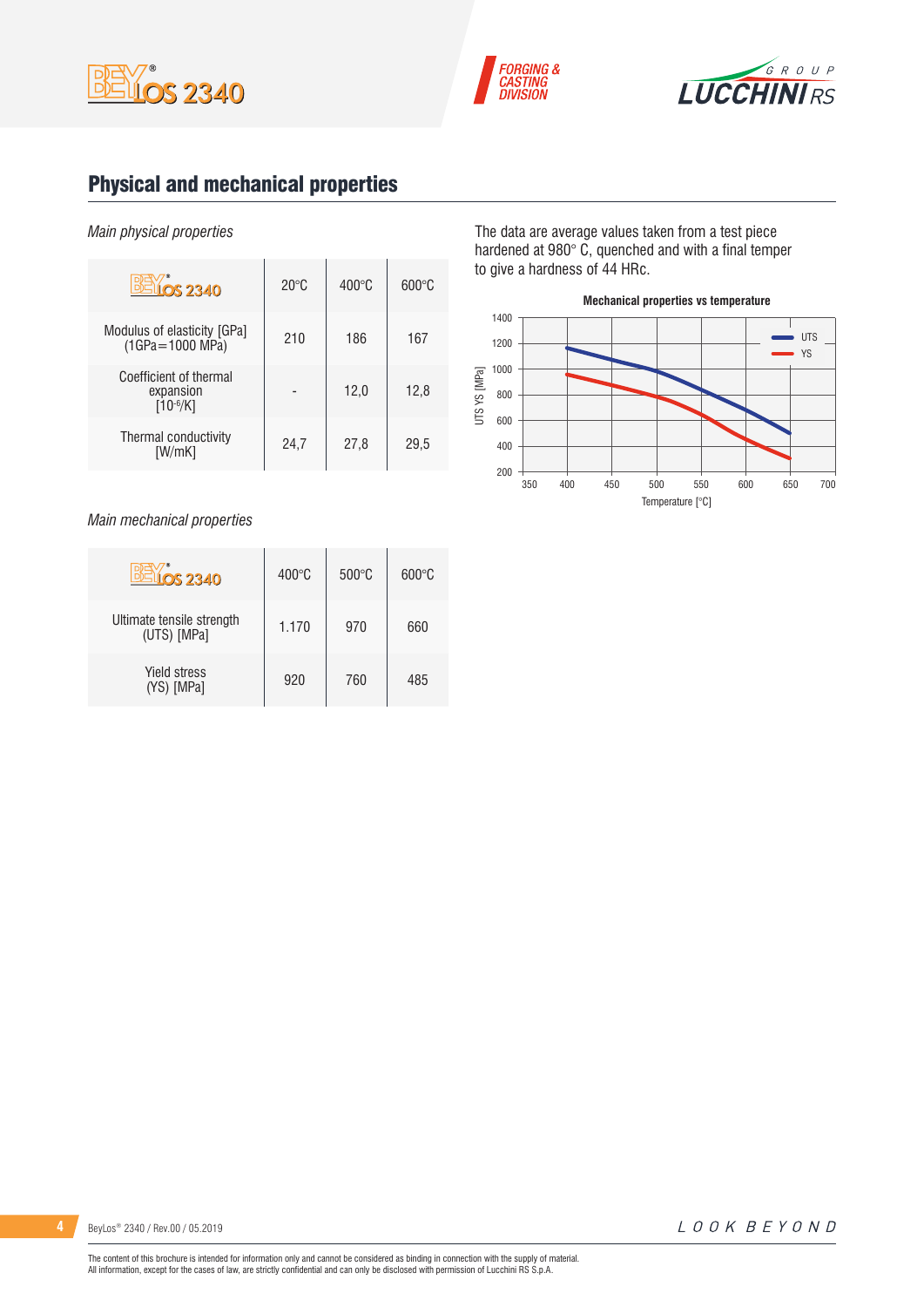





### Heat treatments

*Soft annealing*

BeyLos® 2340 is supplied in the annealed condition. If a different hardness is required or if heat treatment is needed, we suggest applying the following parameters. This information is only indicative and must be adapted depending on the different heat treatment facilities employed and on the thickness of the bar.

| Recommended<br>temperature | $850^\circ C$                                                                     |
|----------------------------|-----------------------------------------------------------------------------------|
| Heating                    | Max $50^{\circ}$ C/h                                                              |
| Soaking time               | Minimum 120 min from when the<br>temperature settles                              |
| Cooling                    | Slow in the furnace at max 25 $\degree$ C/h<br>to 600°C, then at room temperature |

Soft annealing is recommended where it is necessary to improve the machinability of the tool. After annealing a hardness of max 220 HB is achieved.

#### *Stress Relieving*

| Recommended<br>temperature | 650°C or 50°C lower than<br>the tempering temperature<br>previously applied |
|----------------------------|-----------------------------------------------------------------------------|
| Heating                    | Max $100 °C/h$                                                              |
| Soaking time               | Minimum 120 min from when the<br>temperature settles                        |
| Cooling                    | Slow in the furnace at max 25 °C/h<br>to 200°C, then at room temperature.   |

If the suggested temperature is lower than the tempering temperature, the stress relieving temperature will be 50° C lower than the tempering temperature previously applied.

Stress relieving is recommended where it is necessary to eliminate residual stresses induced by mechanical working or by a preceding heat treatment.

| First pre-heating<br>temperature   | 400 °C                                                    |
|------------------------------------|-----------------------------------------------------------|
| Heating                            | Max 150 °C/h                                              |
| Soaking time                       | 25 min every 25 mm thickness<br>or when $(Ts-TC) < 90$ °C |
|                                    |                                                           |
| Second pre-heating<br>temperature  | 600 °C                                                    |
| Heating                            | Max $150 °C/h$                                            |
| Soaking time                       | 20 min every 25 mm thickness<br>or when $(Ts-Tc) < 90$ °C |
|                                    |                                                           |
| Third pre-heating<br>temperature   | 800 °C                                                    |
| Heating                            | Max 150 °C/h                                              |
| Soaking time                       | 20 min every 25 mm thickness<br>or when $(Ts-TC) < 90$ °C |
|                                    |                                                           |
| Austenitising<br>temperature       | $980^\circ C$                                             |
| Heating                            | $>150^{\circ}$ C/h                                        |
| Soaking time                       | $t = (x + 39) / 2$ or 30 min<br>from when (Ts-Tc) < 15 °C |
| Cooling                            | air, vacuum cooling, salt bath,<br>polymer in H2O         |
| <b>Hardness</b><br>after quenching | $54 \div 55$ HRc                                          |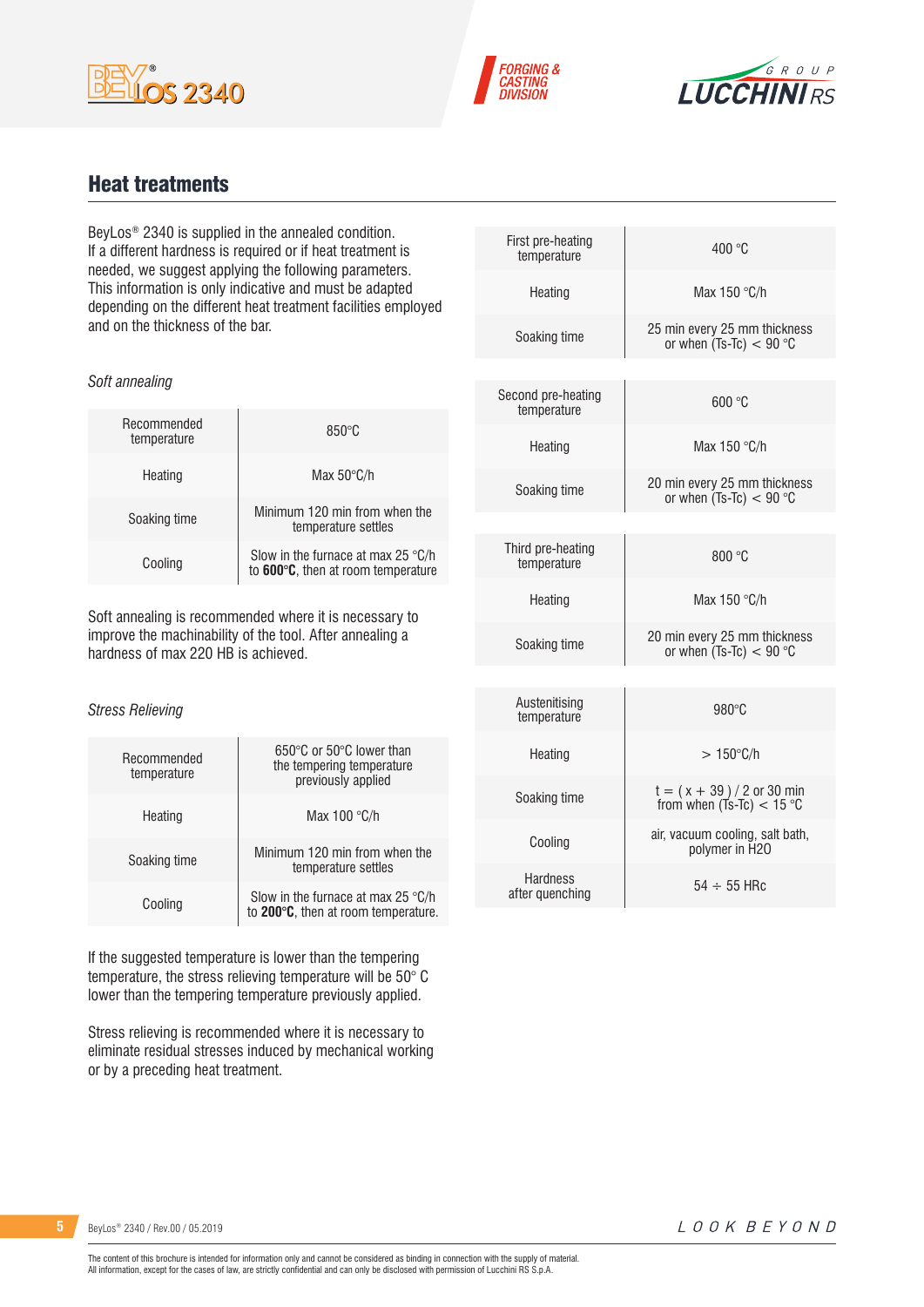





#### *Hardening*

Hardening should be carried out after the material has been pre-heated according to the following table.

We suggest to carry out hardening on material supplied in the annealed condition and tempering immediately afterwards.

The first preheat at 400°C is advisable to eliminate the accumulated stresses caused by machining. The successive preheats at 600°C and 800°C are necessary to homogenise the temperature of the piece. rate of heating is 150 °C/h for hour max.

The soaking time is calculated from the thickness of the piece and will vary with the temperature, as indicated in the table.

Alternatively, the times can be calculated from the difference between the temperature in the core (Tc) and surface (Ts) of the piece, measured by means of two thermocouples.

After the third preheat at 800°C, it is recommended to achieve the austenitising temperature as quickly as possible, and to maintain that temperature for 30 minutes from when the condition (Ts-Tc)  $< 15$  °C or by applying the following empirical formula:

| $t = (x + 39)/2$         |
|--------------------------|
| $t =$ soaking time [min] |
| $x =$ thickness [mm]     |

#### *Tempering*

It is recommended to set the temperature of the first temper in proximity with the secondary hardness at 580 °C. The temperature of the second temper will be chosen having regard to the mechanical properties to achieve and in any case must be higher than the temperature of the first temper.

The soaking time for the first and second tempers are calculated by applying the following empirical formula:

> $t' = t'' = 0.8x + 120$ where:  $t' = t'' =$  soaking time [min]  $x =$  thickness [mm]

A third temper can be useful as a stress relieve at a temperature that is 30-50 °C below the maximum temperature previously imposed. Tempers between 400°C and 550°C are not advisable because they reduce the toughness of the material.

**6** BeyLos<sup>®</sup> 2340 / Rev.00 / 05.2019

Tempers below 200 °C are not recommended. The soaking time of the third temper are calculated from the following empirical formula:

> $t''' = 0.8x + 120$ where: t''' = soaking time [min]  $x =$  thickness [mm]

| First tempering<br>temperature  | 550 - 580 °C                                                         |
|---------------------------------|----------------------------------------------------------------------|
| Soaking time                    | $t' = 0.8x + 120$                                                    |
| Cooling                         | Room temperature                                                     |
|                                 |                                                                      |
| Second tempering<br>temperature | 580 °C                                                               |
| Soaking time                    | $t' = 0.8x + 120$                                                    |
| Cooling                         | Room temperature                                                     |
|                                 |                                                                      |
| Third tempering<br>temperature  | 30-50 °C lower than the max<br>temperature previously applied        |
| Soaking time                    | $t''' = 0.8x + 180$                                                  |
| Cooling                         | Slow cooling in the furnace up to<br>250°C, then at room temperature |



Tempering curve of a sample which has been austenitised at 980 °C. The diagram shows values obtained after the second temper.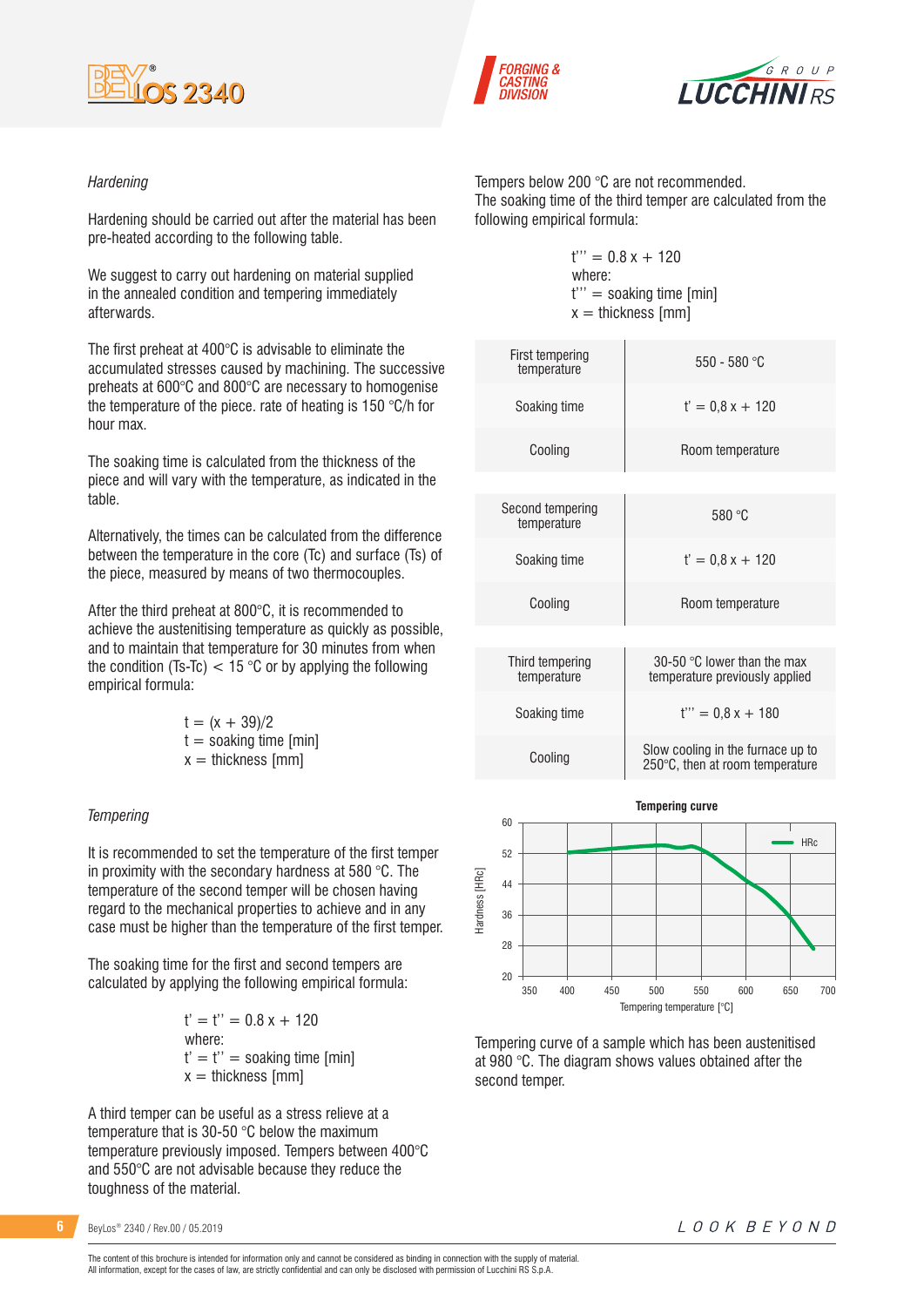





#### *Variation in dimensions during heat treatment*

During the heat treatment of BeyLos®2340 the phase transformation points are exceeded. Inevitably this causes a variation in the volume of the material. For this reason we recommend leaving enough machining allowance to compensate for the change of dimension due to heat treatment. All the corners should be rounded off.

#### *Nitriding*

The purpose of nitriding is to increase the resistance of the material to wear and abrasion. This treatment is very useful for components where high performance is necessary, as it extends the life of the material. We suggest nitriding the component in the hardened and tempered condition. The tempering temperature must be at least 50 °C higher than the nitriding temperature.

Modern nitriding processes allow the original dimensions of the component to be maintained. We recommend heat treating the component in the finish machined condition.

In any case, other properties can be analyzed and studied deeper by Lucchini RS on specific Customer request: please consult Lucchini RS specialists of MET Department.



### CCT Curve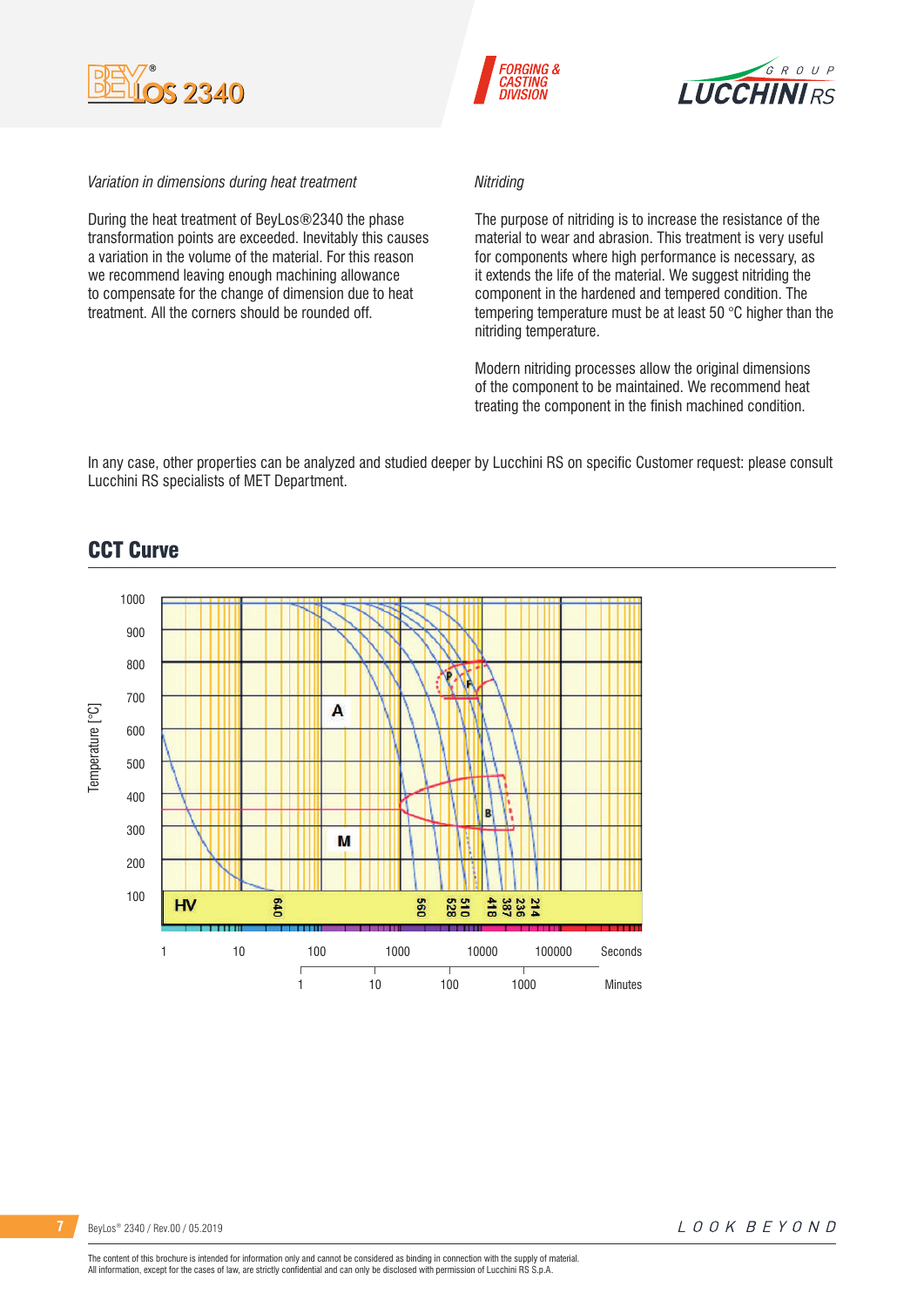





### Annealed microstructure of BeyLos® 2340



The annealed microstructure of the as received steel consists essentially of a ferritic matrix with a homogeneous distribution of spheroidized carbides, when examined at 500X, after being polished and etched with 4% Nital.



### Comparison of properties of different hot work tool steel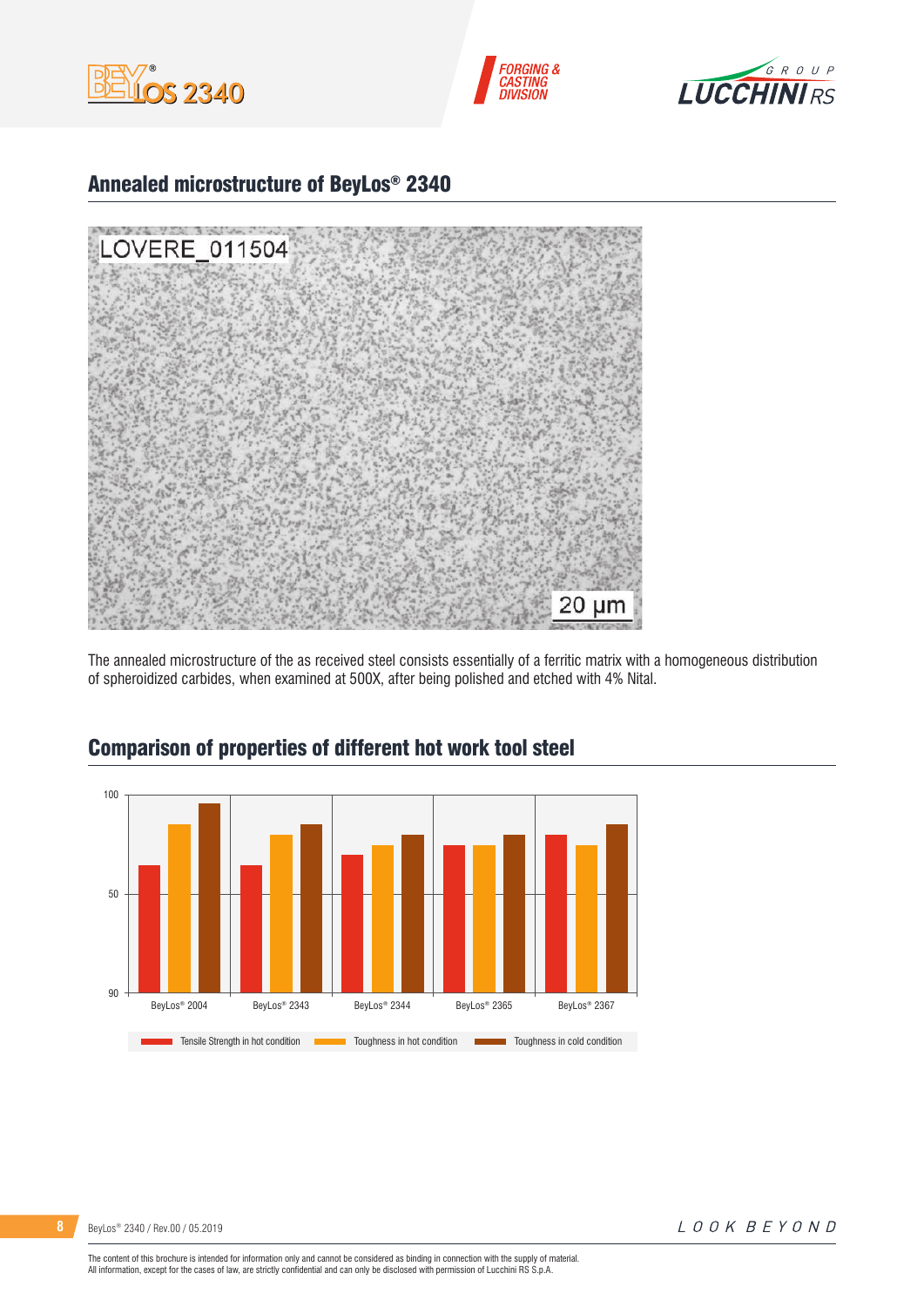





### Quick comparison guide among the different Hot Work Tool Steel Grades

The following table shows a quick comparison among the most important characteristics of the Hot Work tool Steel grades produced by Lucchini RS.

| <b>Lucchini RS Hot Work tool Steel Family</b>    |                         |                         |                         |                    |                         |                         |                |                                         |                         |                     |            |            |                |                |                         |
|--------------------------------------------------|-------------------------|-------------------------|-------------------------|--------------------|-------------------------|-------------------------|----------------|-----------------------------------------|-------------------------|---------------------|------------|------------|----------------|----------------|-------------------------|
|                                                  |                         |                         |                         |                    |                         |                         |                | <b>Annealed Not Corrosion Resistant</b> |                         |                     |            |            |                |                |                         |
| <b>Special features</b><br>and delivered         | <b>KEYLOS</b>           |                         |                         |                    | <b>BEYLOS</b>           |                         |                |                                         |                         | <b>ESKYLOS</b>      |            |            |                |                |                         |
| conditions                                       | 6959                    | 2329                    | 2711                    | 2714               | 2340                    | 2343                    | 2344           | 2365M                                   | 2367                    | 6959                | 2340       | 2343       | 2344           | 2365M          | 2367                    |
| HB in surface<br>In Annealed<br>condition        | < 220                   | $<$ 220                 | < 220                   | $<$ 220            | < 220                   | $<$ 220                 | $<$ 220        | $<$ 220                                 | < 220                   | < 220               | $<$ 220    | $<$ 220    | < 220          | < 220          | < 220                   |
| HB in surface<br>Hardened after<br>machining     | 370<br>410              | 370<br>410              | 370<br>410              | 370<br>410         | 400<br>450              | 400<br>450              | 400<br>450     | 400<br>450                              | 400<br>450              | 370<br>410          | 400<br>450 | 400<br>450 | 400<br>450     | 400<br>450     | 400<br>450              |
| Maximum<br>thickness [mm]                        | 500                     | 600                     | 500                     | 700                | 500                     | 500                     | 500            | 500                                     | 500                     | 500                 | 500        | 500        | 500            | 500            | 500                     |
| Hardness and<br><b>Wear Resistance</b>           | 3                       | 3                       | 3                       | 3                  | 4                       | 4                       | 4              | 4                                       | 4                       | 3                   | 4          | 4          | 4              | 4              | 4                       |
| Dearee of<br>Through Hardening<br>in the section | 4                       | $\overline{2}$          | 3                       | 3                  | 3                       | 3                       | 3              | 3                                       | 3                       | 4                   | 3          | 3          | 3              | 3              | 3                       |
| Toughness                                        | 4                       | $\mathbf{1}$            | 4                       | 4                  | $\overline{\mathbf{3}}$ | 3                       | $\overline{2}$ | $\overline{2}$                          | $\overline{\mathbf{2}}$ | 4                   | 3          | 3          | $\overline{2}$ | $\overline{2}$ | $\overline{\mathbf{2}}$ |
| Machinability<br>after Annealing                 | 3                       | 3                       | 3                       | 3                  | $\overline{\mathbf{3}}$ | 3                       | 3              | 3                                       | 3                       | 3                   | 3          | 3          | 3              | 3              | $\overline{\mathbf{3}}$ |
| Machinability<br>after Hardening                 | 1                       | $\overline{2}$          | 1                       | 1                  | $\mathbf{1}$            | 1                       | 1              | 1                                       | 1                       | 1                   | 1          | 1          | 1              | 1              | 1                       |
| <b>Etch-Grainability</b>                         | $\overline{2}$          | $\overline{\mathbf{c}}$ | $\overline{\mathbf{c}}$ | $\overline{2}$     | $\overline{2}$          | $\overline{\mathbf{c}}$ | $\bf 2$        | $\overline{\mathbf{c}}$                 | $\overline{\mathbf{c}}$ | 4                   | 4          | 4          | 4              | 4              | 4                       |
| Polishability                                    | $\overline{\mathbf{c}}$ | $\overline{2}$          | $\overline{2}$          | $\overline{2}$     | $\overline{\mathbf{c}}$ | $\overline{2}$          | $\overline{2}$ | $\overline{2}$                          | $\overline{\mathbf{2}}$ | 4                   | 4          | 3          | 3              | 4              | 3                       |
| Repair<br>by Welding                             | 1                       | 1                       | 1                       | 1                  | $\mathbf{1}$            | 1                       | 1              | 1                                       | 1                       | 1                   | 1          | 1          | 1              | 1              | 1                       |
| Thermal<br>Conductivity                          | $\overline{2}$          | $\overline{2}$          | $\overline{2}$          | $\overline{2}$     | 1                       | 1                       | 1              | 1                                       | 1                       | $\overline{2}$      | 1          | 1          | 1              | 1              | 1                       |
| Corrosion<br>Resistance                          | O                       | 0                       | $\bf{0}$                | $\bf{0}$           | O                       | $\pmb{0}$               | $\bf{0}$       | 0                                       | $\pmb{0}$               | 0                   | 0          | $\bf{0}$   | 0              | $\bf{0}$       | $\pmb{0}$               |
|                                                  |                         |                         |                         | <b>4 Excellent</b> |                         | <b>3 Very Good</b>      | 2 Good         | <b>1 Normal</b>                         |                         | <b>0 Unsuitable</b> |            |            |                |                |                         |

The information and the data presented here are typical or average values and are not a guarantee of maximum or minimum values.

Applications specifically suggested for materials described herein and in the quick comparison guide among the different grades are made solely for the purpose of illustration to enable the reader to make his own evaluation and are not intended as warranties, either express or implied, of fitness for these or other purposes.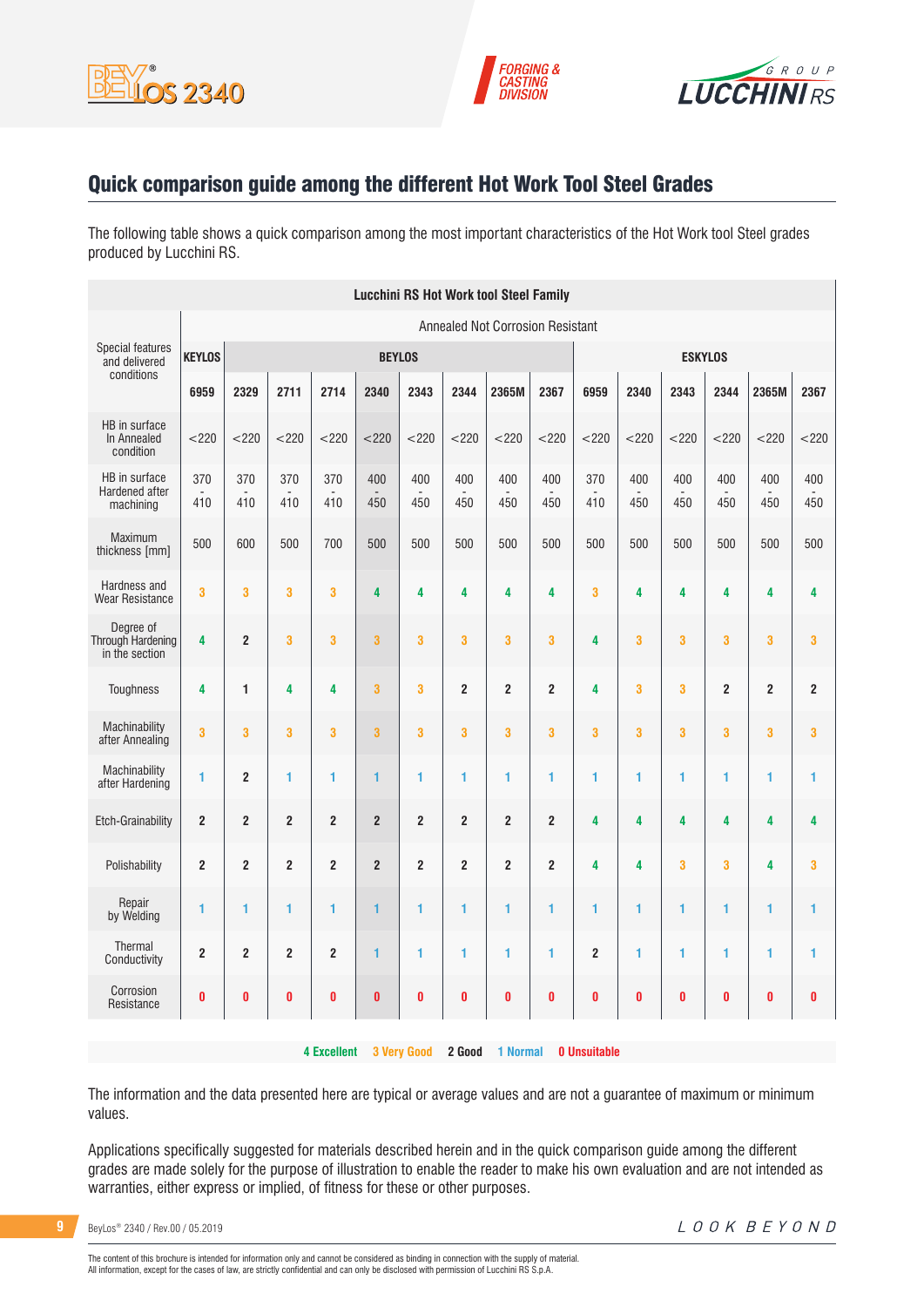





# Guidance for machining

 $\overline{1}$ 

The following parameters are indicative only and must be adapted to the particular application and to the machinery employed. The data refer to material in the annealed condition. Hardness 220 HB max.

#### *Turning*

|                                      | Rough machining |            | Finish machining                        |                |
|--------------------------------------|-----------------|------------|-----------------------------------------|----------------|
| Type of insert                       | P20-P40 coated  | <b>HSS</b> | P <sub>10</sub> -P <sub>20</sub> coated | Cermet         |
| V <sub>c</sub> cutting speed [m/min] | $170 \div 220$  | $(\star)$  | $200 \div 250$                          | $240 \div 300$ |
| a, cutting depth [mm]                | $1 \div 5$      | $(\star)$  |                                         | < 0.5          |

#### *Milling*

|                                      | Rough machining                             |                                         |            |  |  |  |
|--------------------------------------|---------------------------------------------|-----------------------------------------|------------|--|--|--|
| Type of insert                       | P <sub>25</sub> -P <sub>35</sub> not coated | P <sub>25</sub> -P <sub>35</sub> coated | <b>HSS</b> |  |  |  |
| V <sub>c</sub> cutting speed [m/min] | $160 \div 240$                              | $180 \div 280$                          | $(\star)$  |  |  |  |
| $fz$ feed [mm]                       | $0,15 \div 0,3$                             | $0.15 \div 0.3$                         | $(\star)$  |  |  |  |
| a, cutting depth [mm]                | $2 \div 4$                                  | $2 \div 4$                              | $(\star)$  |  |  |  |

|                         | Pre-finishing                               |                                         |            |  |  |  |
|-------------------------|---------------------------------------------|-----------------------------------------|------------|--|--|--|
| Type of insert          | P <sub>10</sub> -P <sub>20</sub> not coated | P <sub>10</sub> -P <sub>20</sub> coated | <b>HSS</b> |  |  |  |
| V cutting speed [m/min] | $180 \div 260$                              | $200 \div 280$                          | $(\star)$  |  |  |  |
| $f$ , feed [mm]         | $0,2 \div 0,3$                              | $0,2 \div 0,3$                          | $(\star)$  |  |  |  |
| a, cutting depth [mm]   | $1 \div 2$                                  | $1 \div 2$                              | (*)        |  |  |  |

|                               | Finishing                                   |                                         |                 |  |  |
|-------------------------------|---------------------------------------------|-----------------------------------------|-----------------|--|--|
| Type of insert                | P <sub>10</sub> -P <sub>20</sub> not coated | P <sub>10</sub> -P <sub>20</sub> coated | Cermet P15      |  |  |
| $V_c$ cutting speed $[m/min]$ | $200 \div 280$                              | $220 \div 300$                          | $240 \div 330$  |  |  |
| $fz$ feed [mm]                | $0,05 \div 0,2$                             | $0.05 \div 0.2$                         | $0,05 \div 0,2$ |  |  |
| a, cutting depth [mm]         | $0.5 \div 1$                                | $0.5 \div 1$                            | $0,3 \div 0,5$  |  |  |

#### *(\*) not advisable*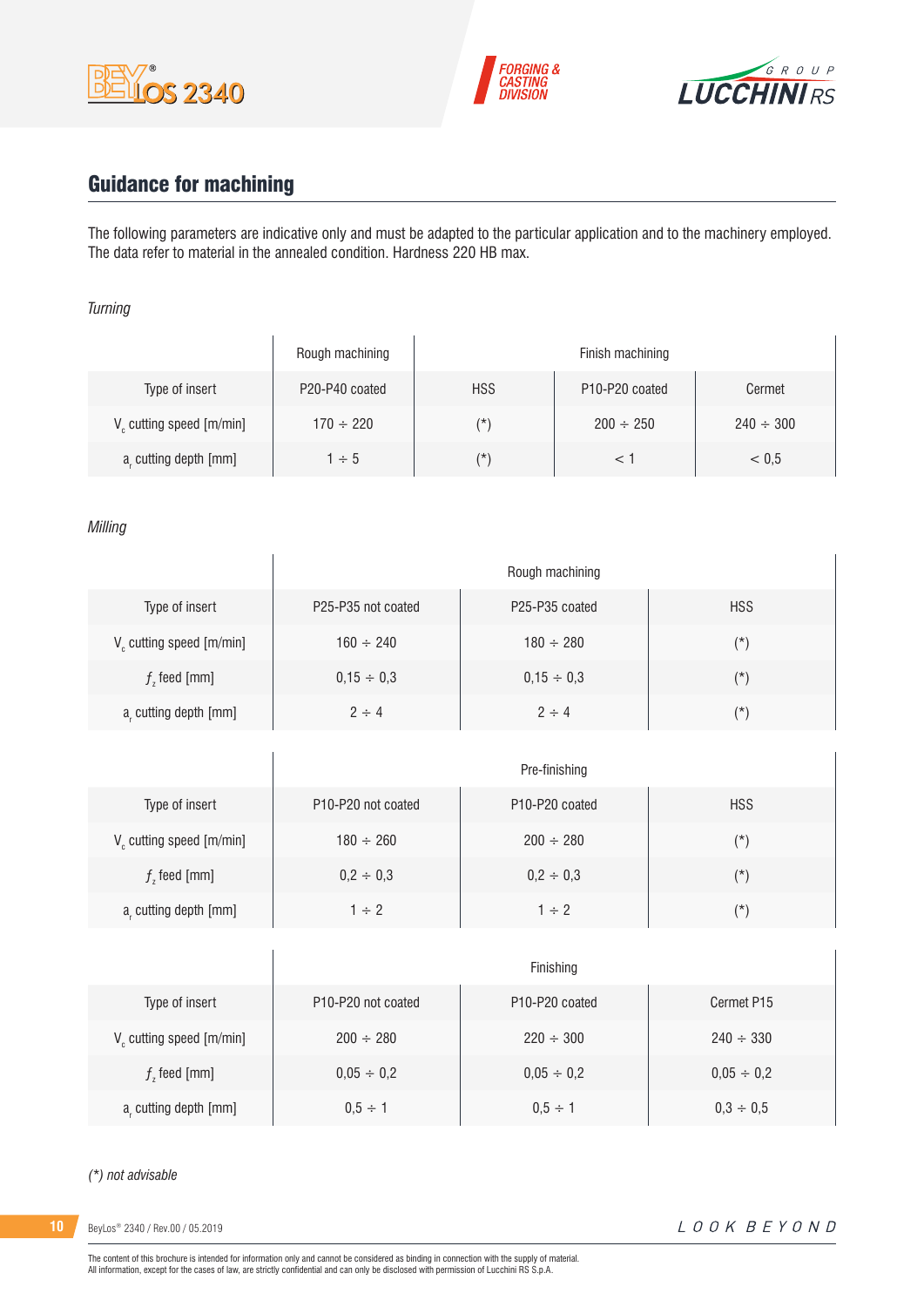





#### *Drilling*

| Type of insert                       | tip with interchangeable inserts | <b>HSS</b> | brazed tip       |
|--------------------------------------|----------------------------------|------------|------------------|
| V <sub>c</sub> cutting speed [m/min] | $190 \div 220$                   | (*         | $60 \div 80$     |
| $fz$ feed per turn [mm/turn]         | $0.05 \div 0.15$                 | (*         | $0.15 \div 0.25$ |

#### *(\*) not advisable*

#### *General formulae*

| Type of machining             | Drilling                                                                                                          | Milling                                                                             |
|-------------------------------|-------------------------------------------------------------------------------------------------------------------|-------------------------------------------------------------------------------------|
| n: number of turns of mandrel | $V_r * 1000 / \pi * D_r$                                                                                          | $V_r * 1000 / \pi * D_r$                                                            |
| $Vf$ : feed speed [m/min]     | $V_{f} = f_{7}$ * n                                                                                               | $V_{f} = f_{i} * n * z_{n}$                                                         |
| $fz$ feed per turn [mm/turn]  | -                                                                                                                 | $f_{n} = V_{f} / n$                                                                 |
| <b>Note</b>                   | D <sub>r</sub> : Milling cutter or tip diameter [mm]<br>V <sub>c</sub> : cutting speed [m/min]<br>$f$ : feed [mm] | $f_{n}$ : feed per turn [mm/turn]<br>z <sub>n</sub> : No. of milling cutter inserts |

Approximate equivalent values between hardness and ultimate tensile strength.

| HB         | 530   | 520   | 512   | 495   | 480   | 471   | 458   | 445   | 430   | 415   | 405   | 390   | 375   |
|------------|-------|-------|-------|-------|-------|-------|-------|-------|-------|-------|-------|-------|-------|
| <b>HRc</b> | 54    | 53    | 52    | 51,1  | 50,2  | 49,1  | 48,2  | 47    | 45,9  | 44,5  | 43,6  | 41,8  | 40,5  |
| MPa        | 1.900 | 1.850 | 1.800 | 1.750 | 1.700 | 1.650 | 1.600 | 1.550 | 1.500 | 1.450 | 1.400 | 1.350 | 1.300 |
|            |       |       |       |       |       |       |       |       |       |       |       |       |       |
| HB         | 360   | 350   | 330   | 320   | 305   | 294   | 284   | 265   | 252   | 238   | 225   | 209   | 195   |
| <b>HRc</b> | 38,8  | 37,6  | 35,5  | 34,2  | 32,4  | 31    | 29    | 27    | --    | --    | --    | --    | --    |
| MPa        | 1.250 | 1.200 | 1.150 | 1.100 | 1.050 | 1.000 | 950   | 900   | 850   | 800   | 750   | 700   | 650   |

*The information and the data presented here are typical or average values and are not a guarantee of maximum or minimum values.*

*Applications specifically suggested for materials described herein and in the quick comparison guide among the different grades are made solely for the purpose of illustration to enable the reader to make his own evaluation and are not intended as warranties, either express or implied, of fitness for these or other purposes.*